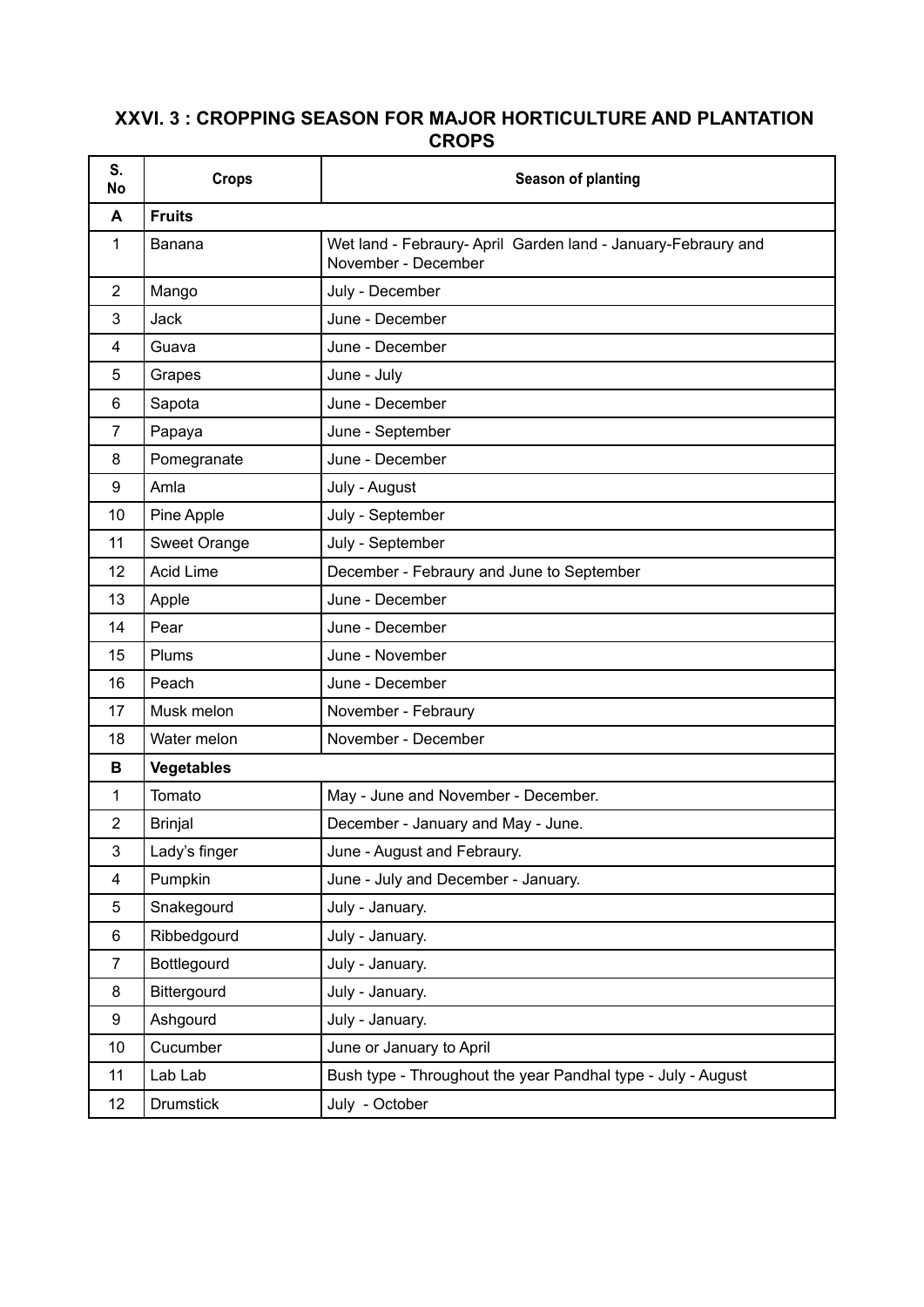## **XXVI. 3 : CROPPING SEASON FOR MAJOR HORTICULTURE AND PLANTATION CROPS**

| S.<br><b>No</b> | <b>Crops</b>                 | Season of planting                                                                                |
|-----------------|------------------------------|---------------------------------------------------------------------------------------------------|
| 13              | Cabbage                      | Hills - January - Febraury, July - August and September - October.<br>Plains - August - November. |
| 14              | Cauliflower                  | Plains - September to Febraury.                                                                   |
| 15              | Carrrot                      | July - Febraury.                                                                                  |
| 16              | Radish                       | Hills - June - July and from September in Plains                                                  |
| 17              | <b>Beetroot</b>              | July - August                                                                                     |
| 18              | Potato                       | Hills Summer: March - April, Autumn: August - September and Plains:<br>October - November         |
| 19              | Sweet potato                 | June - July and September.                                                                        |
| 20              | Tapioca                      | Throughout the year under irrigation and April for rainfed.                                       |
| 21              | Onion-Small                  | April - May and October - November.                                                               |
| 22              | Greens                       | Throughout the year.                                                                              |
| $\mathbf c$     | <b>Spices and Condiments</b> |                                                                                                   |
| 1               | <b>Chillies</b>              | January - Febraury, June - July and September - October.                                          |
| $\overline{2}$  | <b>Tamarind</b>              | June - December                                                                                   |
| 3               | Coriander                    | June - July and October - November                                                                |
| 4               | Turmeric                     | May - June                                                                                        |
| 5               | Cardamom                     | June - December                                                                                   |
| 6               | Cloves                       | June - December                                                                                   |
| 7               | <b>Black pepper</b>          | June - July                                                                                       |
| 8               | Ginger                       | May - June                                                                                        |
| 9               | Nut meg                      | June - December                                                                                   |
| 10              | Fennel                       | Hills - May - June and Plains - October - November                                                |
| 11              | Fenugreek                    | June - July and October - November                                                                |
| 12              | Cinnamon                     | July - August                                                                                     |
| D               | <b>Plantation crops</b>      |                                                                                                   |
| 1               | Coffee                       | June - September                                                                                  |
| $\overline{2}$  | Tea                          | May - June and September - October                                                                |
| 3               | Rubber                       | June - July                                                                                       |
| $\overline{4}$  | Cashewnut                    | June - December                                                                                   |